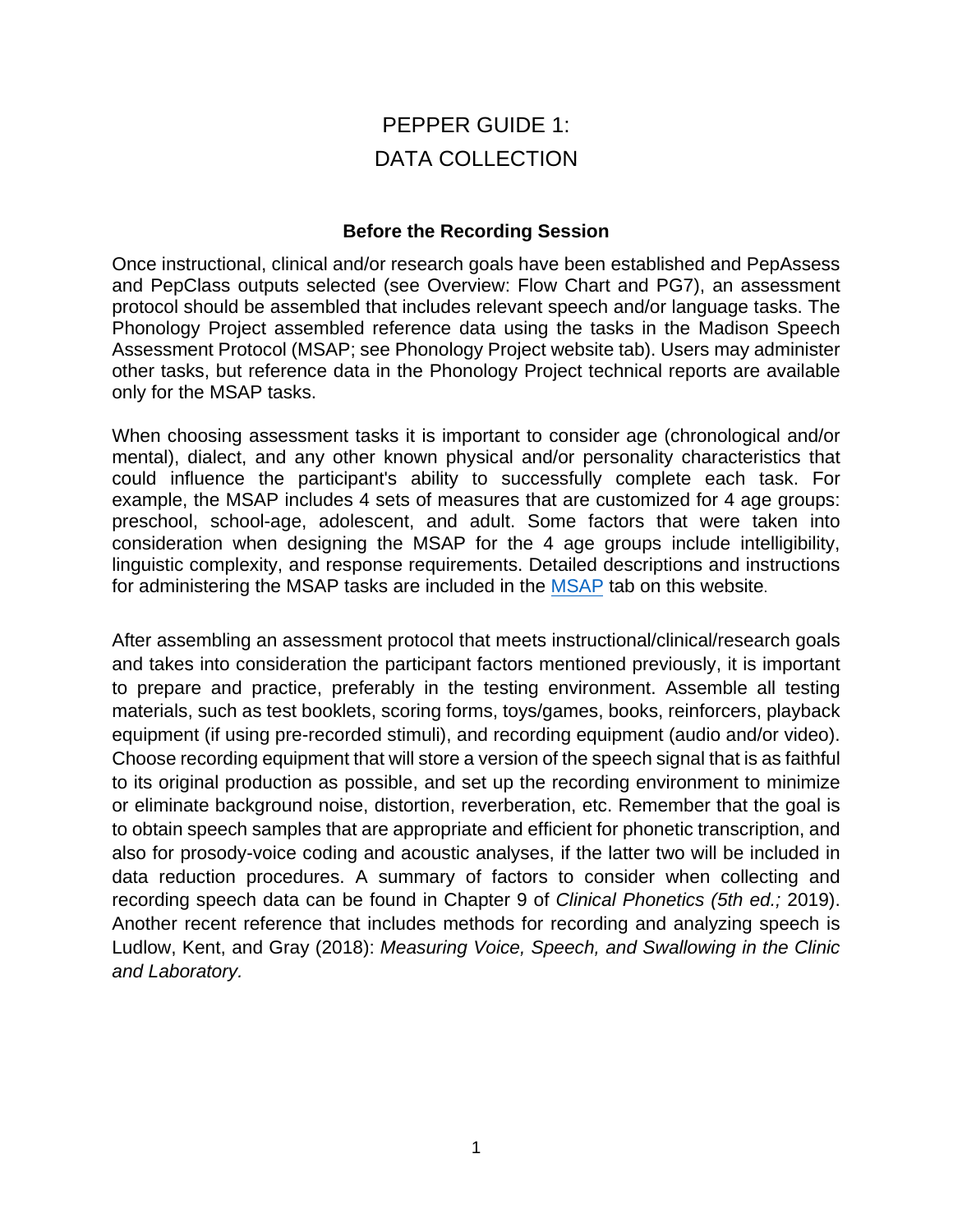### **During the Recording Session**

This section covers general guidelines for setting up recording and playback (if using prerecorded stimuli) devices. Guidelines we have found useful for obtaining high-quality conversational speech samples that can be used for speech, language, prosody-voice, and/or acoustic analyses are also included. Information and assessment materials specific to the administration of the MSAP can be accessed by clicking on the link provided in the previous section.

### **Recording and Playback**

Some of the instructions in this section pertain to the equipment used for the administration of the MSAP at the UW-Madison site and to specific MSAP tasks. For efficiency, abbreviations are used for MSAP tasks. If more detailed technical information on this equipment is needed, please refer to the original operating manual(s). Researchers and clinicians using other makes/models of recording or playback devices should consult the corresponding manuals for operational and technical information on the use of these devices.

Samples at UW-Madison have been most recently recorded on a Marantz CDR420 HD/CD recorder with an impedance-matched microphone. The recorder is placed on a different horizontal surface and maximally distant from the surface on which the microphone is placed to avoid recording any machine noise from the recorder (note the microphone and recorder placement in Panels A and B on p. 5). A session is recorded directly onto the hard drive of the Marantz CDR420 and then burned onto a CD-R (80 minute) disk.

The MSAP speech tasks with pre-recorded stimuli (the LST through the SPT) are played *through external speakers plugged into a laptop* (refer to Panels A and B on p. 5 for placement of the laptop and external speakers). **Due to inadequacies with the internal speakers in computers, all MSAP administrations of the audio stimuli are played through external speakers.** The stimuli are presented in PowerPoint. As shown in Panel A on p. 5, the participant can view the screen during those tasks that include pictures (LST, CWT, VT1, VT2, VT3). As shown in Panel B on p. 5, **the participant should NOT be able to view the screen during non-picture tasks (SRT, NRT, EST, RST, MWT1, MWT2, SPT)** *unless* **the visual representations (i.e., words or phonetic characters) of the stimuli have been removed from the PowerPoint slide show.** Instructions for copying and storing the PowerPoint files and playing the computerized section of the MSAP in PowerPoint can be found in the MSAP tab in the Phonology Project website.

## **Recording and Playback Guidelines**

.

*(NOTE: The following instructions pertain to tabletop, or stand-mounted, microphones.)*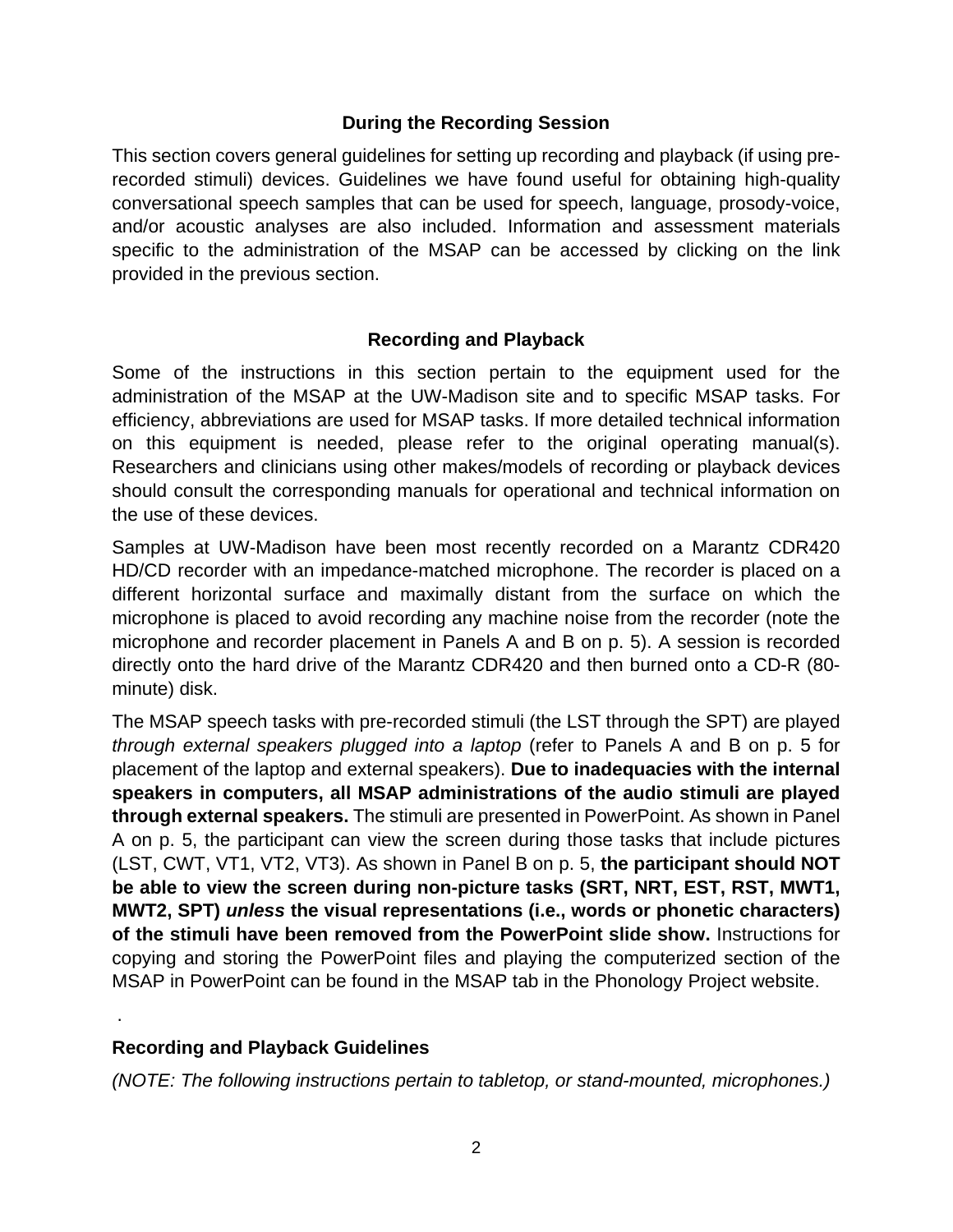All speech tasks that will likely be transcribed (and optionally coded for prosody-voice and/or analyzed acoustically) after the assessment session should be recorded. Additionally, the examiner may choose to record the case history interview if it is convenient or useful to do so. Instructions presented here (some of which were introduced previously) should be followed carefully to maximize the quality of the recordings.

- **1. Record in a quiet environment.** Record speech samples in a quiet environment. Try to eliminate constant background noises such as electrical hum from fluorescent fixtures. If such noises cannot be eliminated, position the participant so that the pick-up pattern of the microphone is oriented away from the noise source. You can also try reducing the mouth-to-microphone distance, so that the speech signal is louder and the background noise relatively softer. Be alert also for any transient noises in the environment, such as those created from passers-by, automobiles, or aircraft; or those produced by the participant handling toys and materials, moving about, touching the microphone cord, and so forth. These can seriously interfere with the speech signal. Handle such potentially costly interferences by having the participant repeat the utterance obscured by noise. Consistent participant-produced noises should be eliminated indirectly by changing his/her position or the work surface. More directly, ask the participant to stop making the noise, because "it makes a noise on the tape recorder and that makes it hard to listen to your ideas later."
- **2. Carefully position the recording equipment.** Because the recording device may set up a resonance in the surface on which it rests, the external microphone should be placed on a different surface than the recorder. Place the microphone far enough away from the recorder to minimize any airborne noise emanating from it.
- **3. Adjust the distance of the microphone from the participant.** The participant's mouth should be no more than 6-8 inches from the microphone depending on his/her typical loudness level. Adjust the angle of the microphone to be slightly less than perpendicular to the participant's lips. A handy guideline is to aim the microphone at the participant's nose or slightly to the left or right of the participant's mouth.
- **4. Adjust and monitor the recording volume (gain).** Have the participant count or say some simple sentences while you adjust the gain on the recorder. For participants with more severe speech involvement, have them say some single words, for instance, by naming objects placed on the table. **Appropriate gain for recording should be -12 to -15 dB.** This should assure that vowels are not distorted, and that all the consonants are audible and undistorted.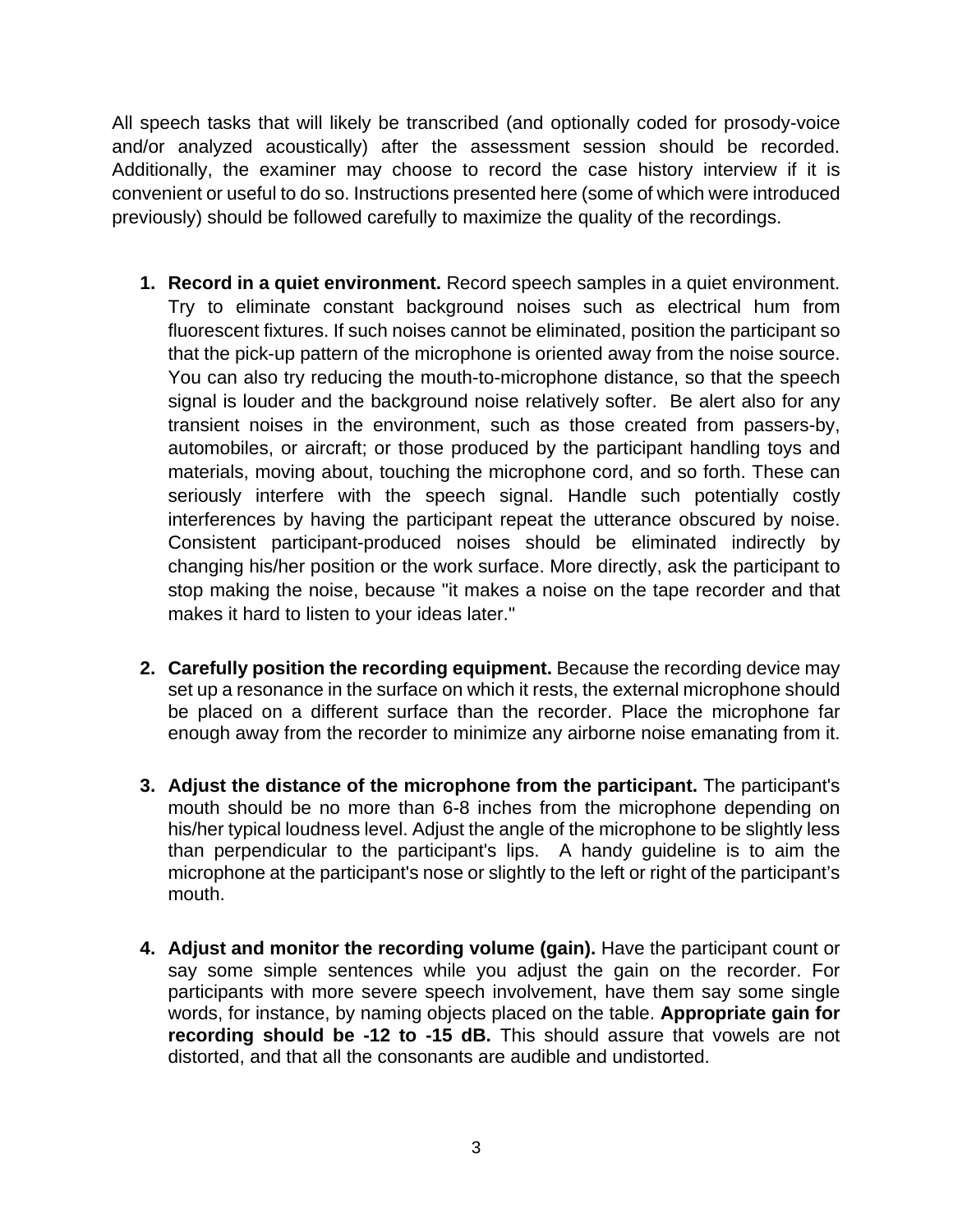- **5. Make the participant comfortable with the recording equipment.** If the examiner is casual about the recording equipment, periodic adjustments of the gain and the placement of the microphone should not bother the participant. Inquiries about the recording equipment are not solicited but are handled directly and honestly when they do occur. When responding to the questions of an inquisitive child, for example, the examiner could say, "That's my recorder. It will help me remember all your good ideas." After a brief explanation, the examiner should return the participant's attention to the sampling as quickly and naturally as possible.
- **6. Position the laptop (or other playback device) and speakers so that the participant can clearly see the screen and hear the stimuli.** In Panel A below, note that the laptop screen is clearly visible to the participant, and the external speakers are pointed toward her. After playing the first pre-recorded stimulus, ask the participant if the stimulus is loud enough (or too loud). Make volume adjustments as necessary to insure that the audio signal is comfortably audible for the participant. (Panel B demonstrates how to play the audio stimuli while the screen is not visible to the participant which, as noted previously, is necessary for the non-picture MSAP tasks.)

It is best to set up the recording and playback equipment and test out these procedures prior to recording and administering the MSAP to a participant. If potential problems are discovered and corrected before an actual assessment session, there will be fewer disruptions within the session, and speech data is less likely to be degraded or lost due to technical difficulties. The panels below provide examples of the set-up and positioning of the participant, examiner, and equipment during administration of the MSAP.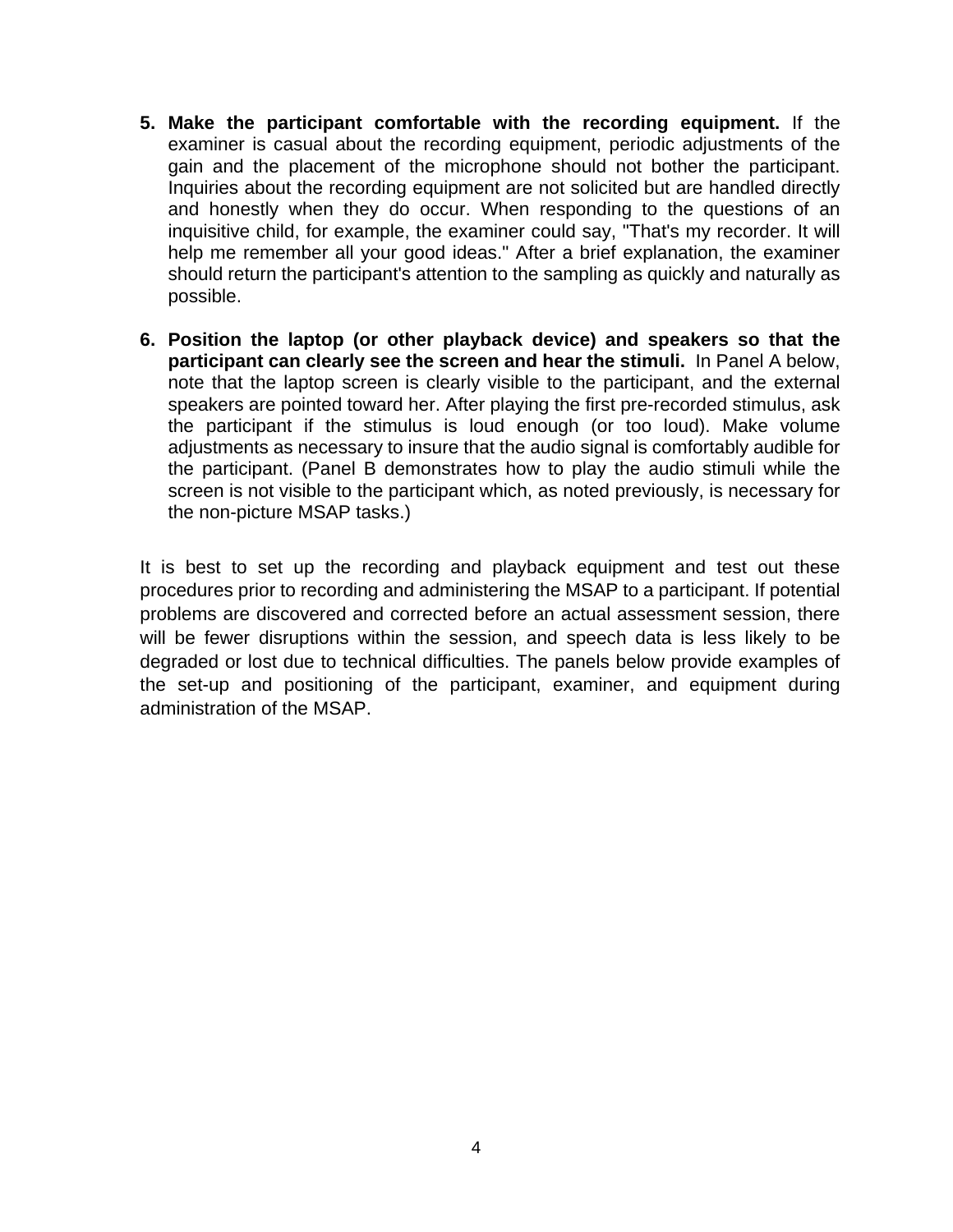

Panel A. The participant (in the green sweater) is positioned directly across from the computer screen so that she can easily see the pictures. Note that external speakers are used for playing the computerized stimuli, and the recording device (to the right of the examiner) is maximally distant from and on a different surface than the microphone.



Panel B. The computer screen is hidden for administration of the non-pictured tasks (SRT, NRT, EST, RST, MWT1, MWT2, SPT) in the computerized portion of the protocol.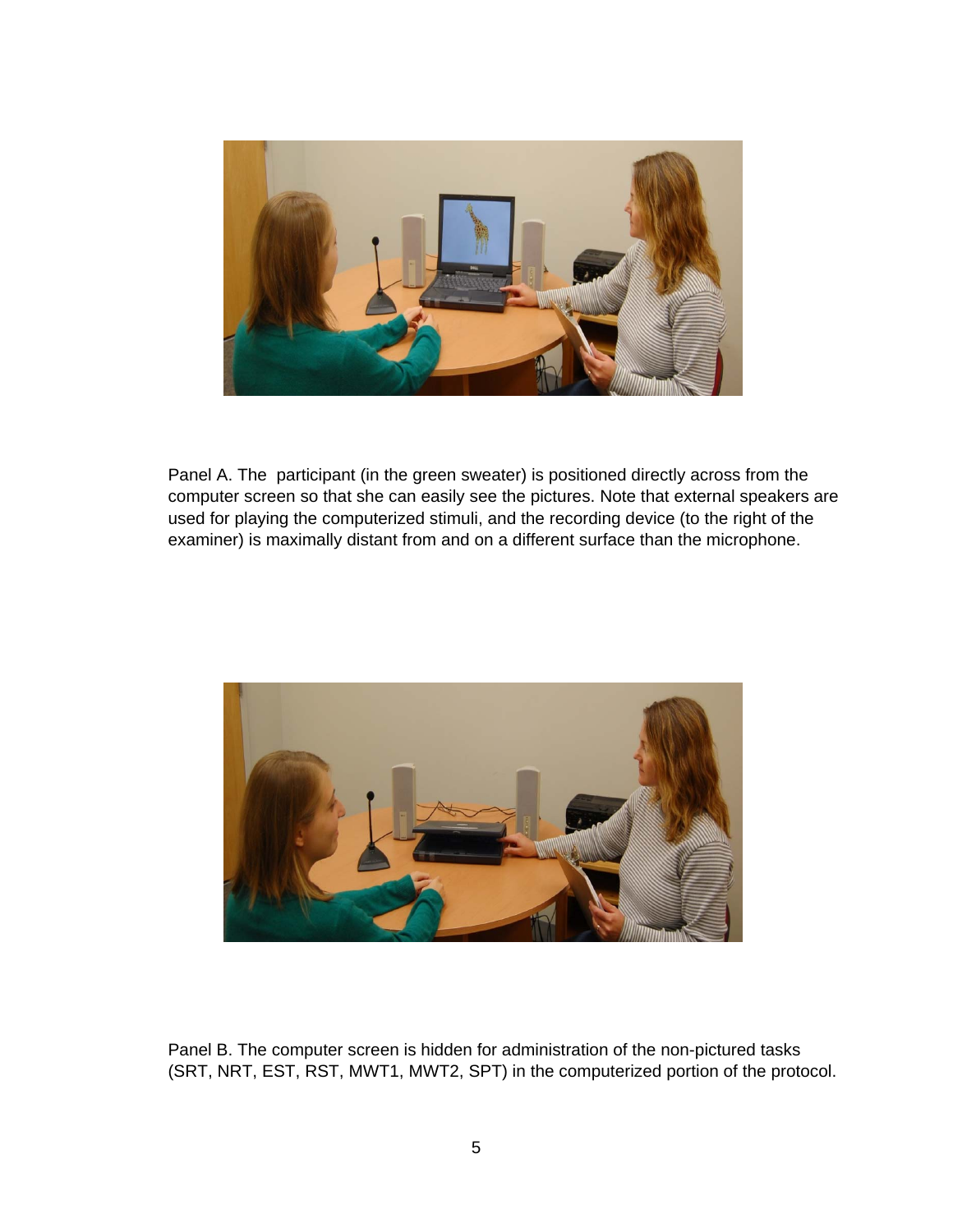### **The Phonology Project Speech Sampling Protocol for Young Children**

The conversational speech sample serves several assessment needs. It is the primary data source for production phonology, including segmental and suprasegmental data. [Suprasegmental data are obtained from *The Prosody-Voice Screening Profile (PVSP)* (Shriberg, Kwiatkowski, & Rasmussen, 1990).] It can also be used to obtain language production data. The conversational speech sample may be analyzed for self-monitoring behaviors, which may be used as a source of information on comprehension phonology. Self-monitoring behaviors include occurrence of preplanning, prompted self-correction, and spontaneous self-correction, each of which has been defined in Shriberg and Kwiatkowski (1990; Table 3). For young children, a Structural Stage analysis (Miller, 1981) yields percentage and stage/age equivalent scores for the 14 grammatical morphemes and stage/age equivalent scores for simple and complex sentence development. Language production information is also available from the output of SALT.

All speech samples are conversational interchanges of experiences and ideas between the participant and the examiner. The examiner acts as both an interested listener and an interesting contributor. Interested listener activities include reacting to the participant's comments with interest, amusement, seriousness, and so forth as appropriate. Interesting contributor activities include sharing experiences and interests that will evoke spontaneous conversational comments from the participant, either because the examiner's contributions are consistent with the participant's own experience or because the examiner's comments are deliberately phrased to be in contrast to the participant's experience, thus requiring a clarification or some other response. Materials and conversational topics are changed as often as needed to keep the participant talking and to obtain representative proportions of the parts of speech, word shapes, and phonemes.

The participant's utterances are orally glossed in natural, conversational ways, with the participant given the opportunity to clarify utterances to increase intelligibility. For some studies, the examiner makes written notes on articulatory behaviors that may not be perceptible on the audio recording, such as lip rounding/unrounding gestures, unreleased stops, fricative distortions, and any facial gestures or groping behaviors that may accompany speech production. The examiner also may make written notes about the participant's general health, motivation, and physical state (e.g., whether congested, irritable, etc.) and any other aspect of the sampling session that may add to, clarify, or invalidate interpretation of the speech-prosody data.

Speech samples tend to range from 5 to 15 minutes in length and ideally contain a minimum of 100 multi-word utterances (i.e. one-word utterances excluded). The duration of the sampling period will be influenced by how verbal the participant is and by the diversity of the topics included in the conversational interchange. **Samples should be of adequate length to yield a minimum of 100 different word types (i.e., unique words). Additionally, if the sample will also be coded using the**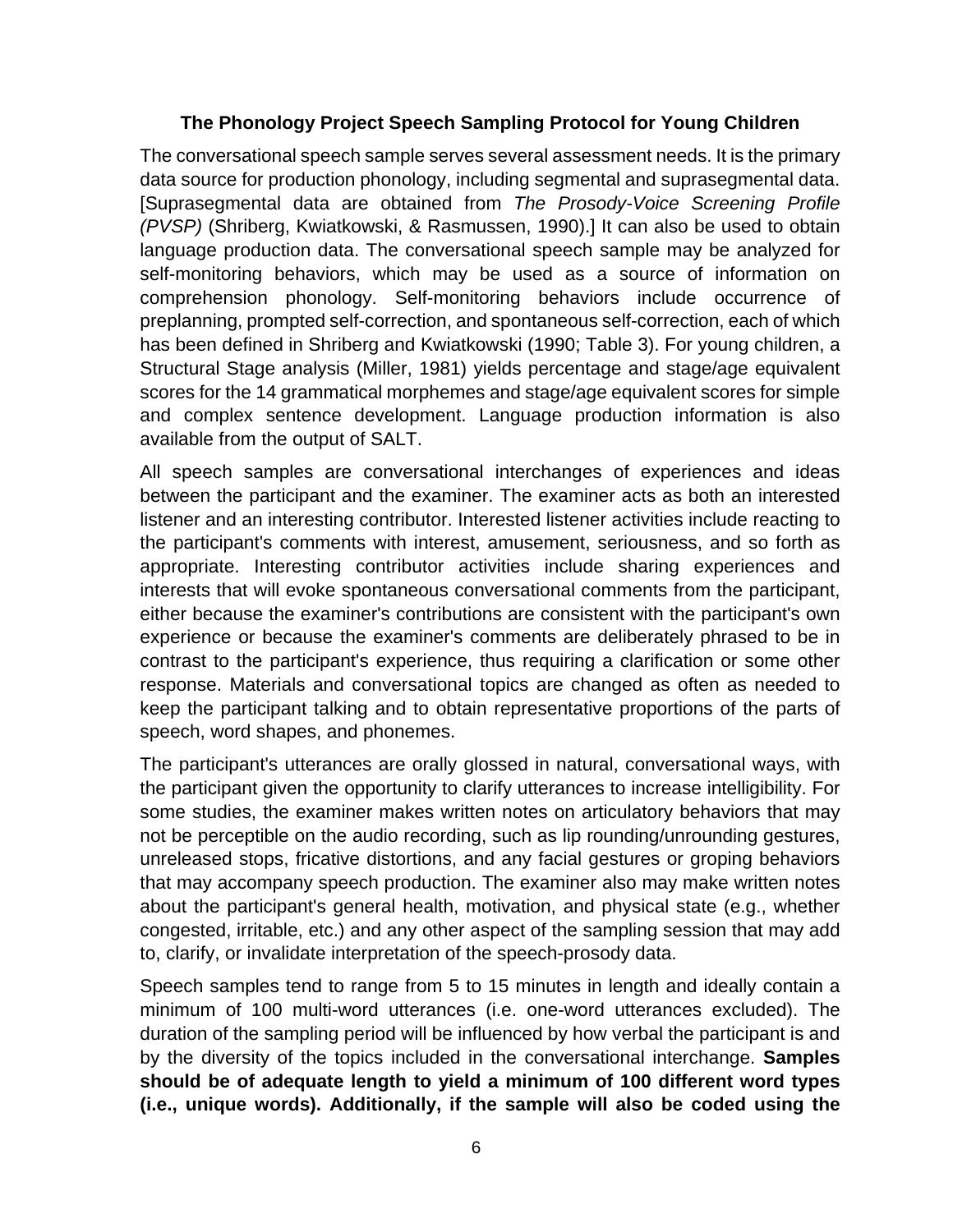**PVSP and/or acoustically analyzed, the sample should contain at least 12 PVSPcodable utterances, with 6 of those utterances being 4+ words long.** There are additional guidelines at the end of this section for collecting a conversational speech sample that will be used for prosody-voice analysis.

NOTE: We discourage the use of toys during the collection of the conversational speech sample, as they can create background noises that interfere with the recording and, depending on the toy(s), may encourage the use of "unnatural" prosodic registers (character register, sound effects, etc.--see PVSP Register exclusion codes).

For young children, individual, realistic pictures of children engaged in a variety of typical daily-life activities can be used initially, as needed, to evoke conversation about topics such as birthdays; summer and winter activities; activities with mom, dad, siblings, and friends; morning, bedtime, and school routines; favorite playthings; favorite foods and eating out; activities related to pets; vacations; etc.. For children who do not respond adequately to the individual pictures or who are highly unintelligible, more explicit contextual cues can be provided via the use of books containing realistic pictures of children engaged in a variety of typical daily-life activities. Conversations with older children, adolescents, and adults can typically be accomplished easily without pictures, incorporating topics that are suitable for the participant's age and abilities (see next section).

Prior to introducing the individual pictures, the examiner identifies the conversational intent of the activity by saying, "This is the first time we have seen each other. I don't know anything about you and you don't know anything about me. Let's talk for a while. We can talk about what we like and do. Because it's sometimes hard to think of things to say when we don't know each other, I brought some pictures to help us think of things we might want to tell each other." The examiner then presents a picture and identifies a potential topic for conversation. For example, when presenting a picture of children making a snowman, the examiner might say, "This picture makes me think of all the things I like to do in the wintertime." To create the opportunity for the child to take the lead in developing the topic, the examiner pauses after introducing the picture. If the child does not respond, the examiner offers a comment from his/her own experience (real or contrived to be consistent with experiences the child may have had) and then prompts the child to respond with the question "What about you?" The child's response is pursued as a potential topic for extended conversation, whether or not it is relevant to the picture.

Throughout the conversational interchange, YES/NO and narrow-answer WH questions are used to identify topics that engage the child. Once identified, a topic is pursued with comments and open-ended questions to prompt additional commentary from the child until the topic is exhausted or a new topic has evolved. A typical interchange might include the following. The examiner asks, "Do you have a brother?" The child's "Yes" response identifies this as a possible topic for conversation. The examiner waits briefly for the child to offer comments. If the child does not make a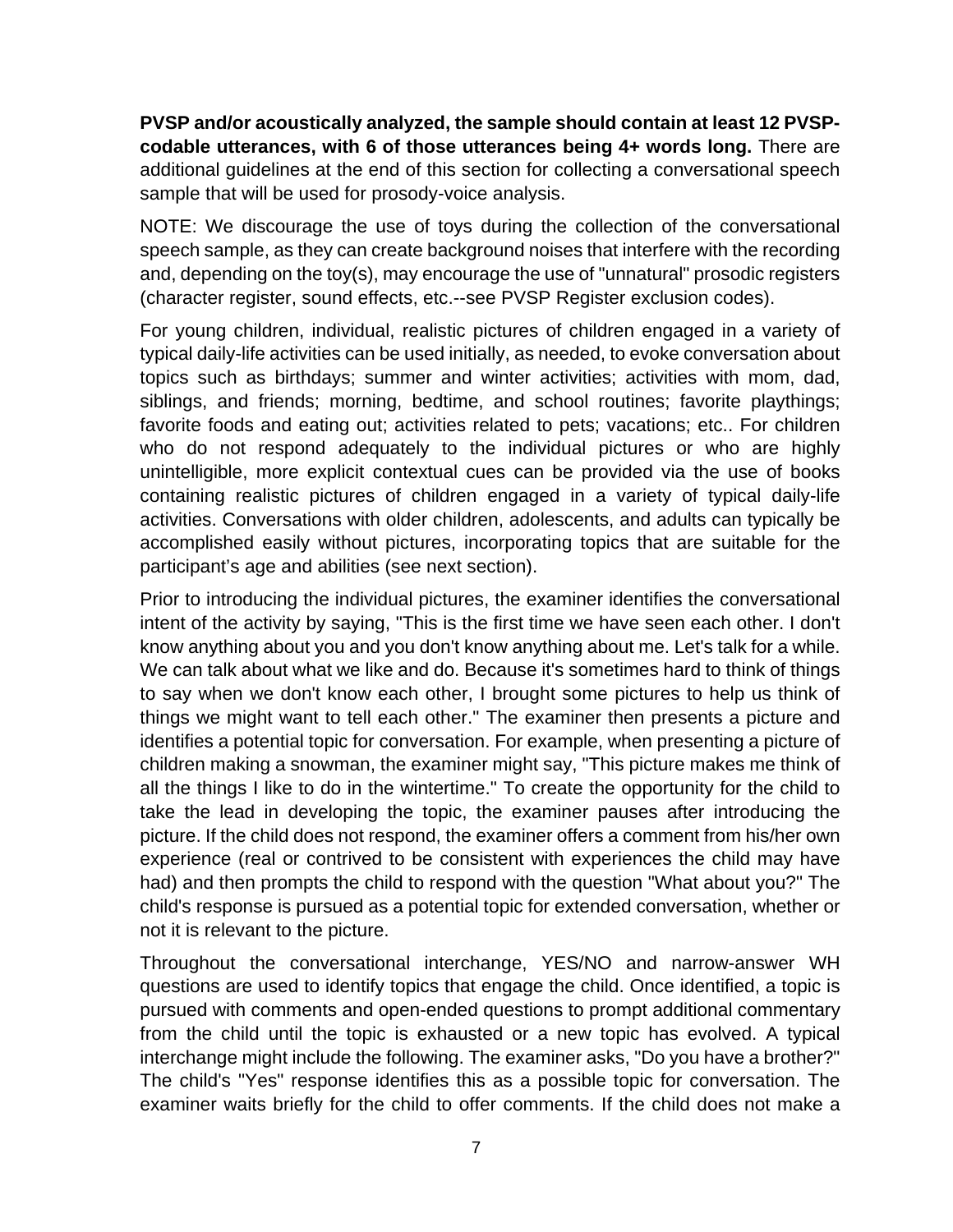comment the examiner tries to suggest a general topic by saying, "I bet you do lots of things with your brother." If the child does not respond, the examiner suggests a specific topic by commenting on an experience (real or contrived) that is presumed to be consistent with the child's experience, such as "I used to play baseball with my brother." The pictures are used, as needed, to identify new topics. With some children very few pictures are required, because their comments suggest other topics that can be pursued.

Although the evocation techniques are the same whether a set of individual pictures or a book is used, when a book is used with a highly unintelligible child the examiner begins by evoking a response regarding what the child sees in the picture to create a shared referent. The examiner uses questions and comments such as "Look what's happening here," "What happened here?" and "What will happen now?" Such questions and comments are followed by questions that invite the child to comment on the activity in the picture as it relates to his/her own experience. Questions are frequently phrased to contain alternative answers from which the child can select a response (e.g., "Do you ride on a school bus or walk to school with your friends?"). This helps maximize the number of intelligible words that can be glossed, and encourages the production of multi-word utterances.

The examiner routinely orally glosses many or most of the child's utterances during the conversational sample. Although glossing is essential only for utterances that are likely to be unintelligible during later glossing and transcription, routine glossing during the assessment session establishes glossing as part of the examiner's interactive style and avoids calling attention to the child's least intelligible utterances. Techniques for glossing are best explained by example. Given the following utterance from the child, "We went to the zoo yesterday and saw an elephant," the examiner might respond with a) a reaction comment (e.g., "What fun. You went to the zoo yesterday and saw an elephant."), b) topic elaboration (e.g., "You saw an elephant at the zoo yesterday. I remember seeing some monkeys the last time I went to the zoo."), c) topic assumption (e.g., "I saw an elephant at the zoo, but not yesterday."), or d) a prompt to continue (e.g., "You saw an elephant at the zoo yesterday. What was happening?"). As above, for ease and reliability of subsequent glossing and transcription of the recorded sample, the examiner's glosses should be easily audible and consistent in volume.

#### **The Phonology Project Speech Sampling Protocol for Older Children and Adults**

The use of Individual, realistic pictures of children/people engaged in a variety of typical daily-life activities that are often used initially to evoke conversation about various topics with young children should not be necessary with older children and adults. With older participants, it is helpful to have a list of potential topics that can be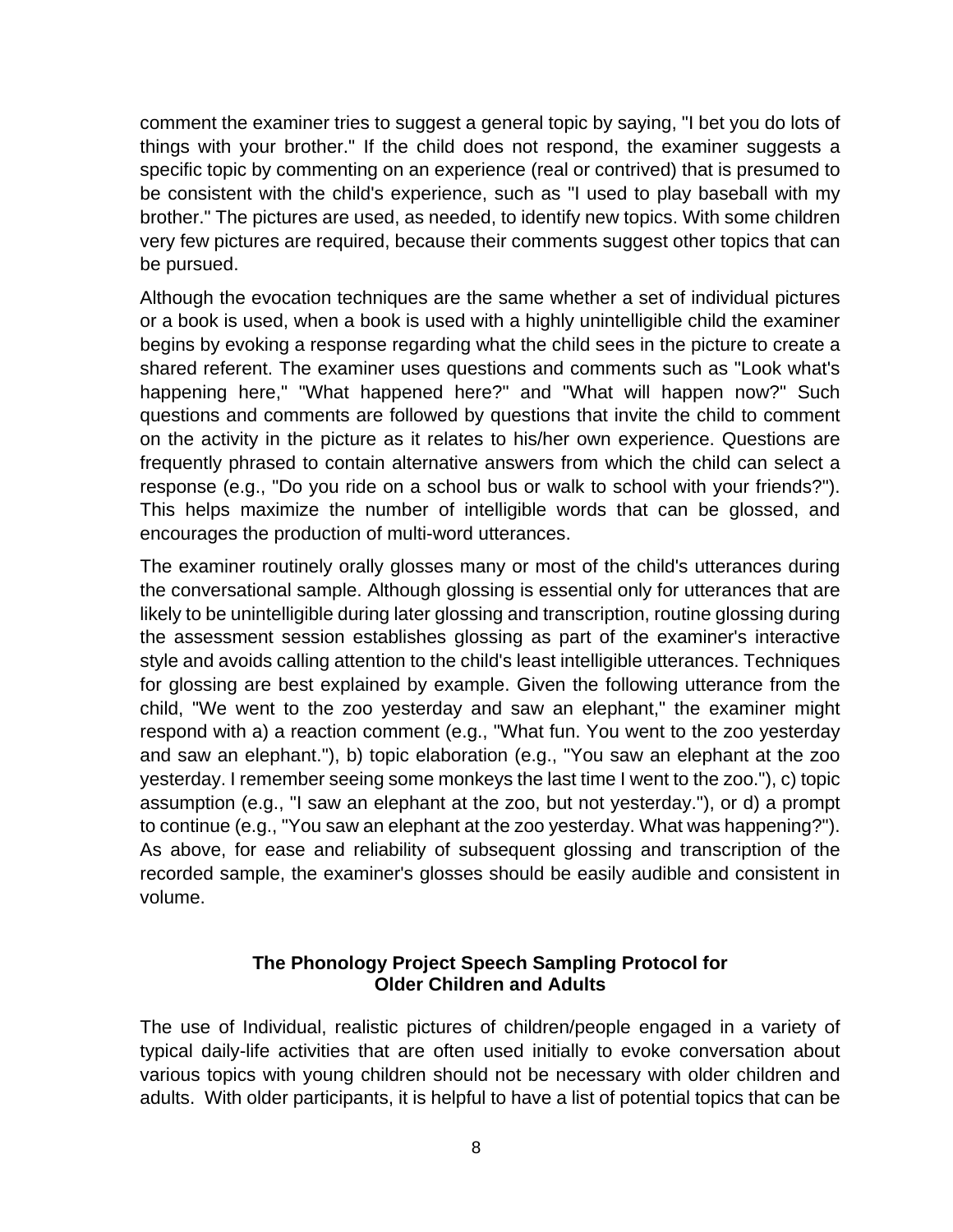referred to as necessary. Potential topics include vacations (where they've gone, what they've done and seen, favorite places, etc.); how they acquire spending money (allowances, jobs, gifts, etc.); collections (stamps, baseball cards, bottle caps, etc.); favorite sports (to play, to watch, favorite teams and players); hobbies and how they spend their free time; family (siblings, grandparents, family activities, etc.); pets (type of pet, who takes care of it and how, habits and characteristics of the pet, tricks it can perform, etc.); and their daily environment (where they live, what their bedroom/house/yard/neighborhood are like, etc.). Depending upon the age and experiences of the participant, topics related to school, employment, children, and personal/professional goals could also be introduced.

If the participant seems old enough to understand the assessment situation, at least in a general sense, the examiner could begin by saying, "I want to get a sample of your speech, so we'll just talk for a while." Then the examiner can ask a question or introduce a topic to begin the conversation. The speech sample is introduced in this way so that the older child or adult will understand that there is a purpose to the conversation and that it isn't a waste of his/her time. Even though it may seem somewhat artificial or contrived to begin this way, as long as the examiner acts and speaks in a natural, relaxed, and conversational manner, the participant usually does as well.

To ensure that the speech sample is as natural and conversational as possible, the examiner should act as both an interested listener and an interesting contributor. The examiner should react appropriately to the participant's comments and be sensitive to opportunities to contribute ideas, ask questions, and change topics without monopolizing the conversation. Because the speech sample needs to be conversational and as typical of the participant's conversational style as possible (in a prosodic sense), the examiner should *avoid* topics or situations that could result in the participant's taking on a character or narrative register (i.e., telling a story or describing a book, movie, TV show, or picture). If the participant has begun talking in a character or narrative register, the examiner should get him/her out of it as soon as possible! The examiner should also let the participant finish an utterance completely before speaking to minimize conversational interruptions and eliminate "overtalk." Words on which the examiner talks over a participant often have to be discarded from prosodyvoice and acoustic analyses.

The examiner should make a mental note of any unusual or abnormal laryngeal or resonance qualities and ask the participant (or parent/caregiver) if he/she has a cold or allergies to determine possible reasons for that quality and also to determine if that quality is most likely temporary (i.e., related to the cold or other upper respiratory disturbance). It is not necessary to tell the participant why the question is being asked (don't say, "I'm asking because your voice sounds really weird today").

During the speech sample, the examiner should focus as much as possible on the conversation, not on taking notes or doing something else that could be distracting or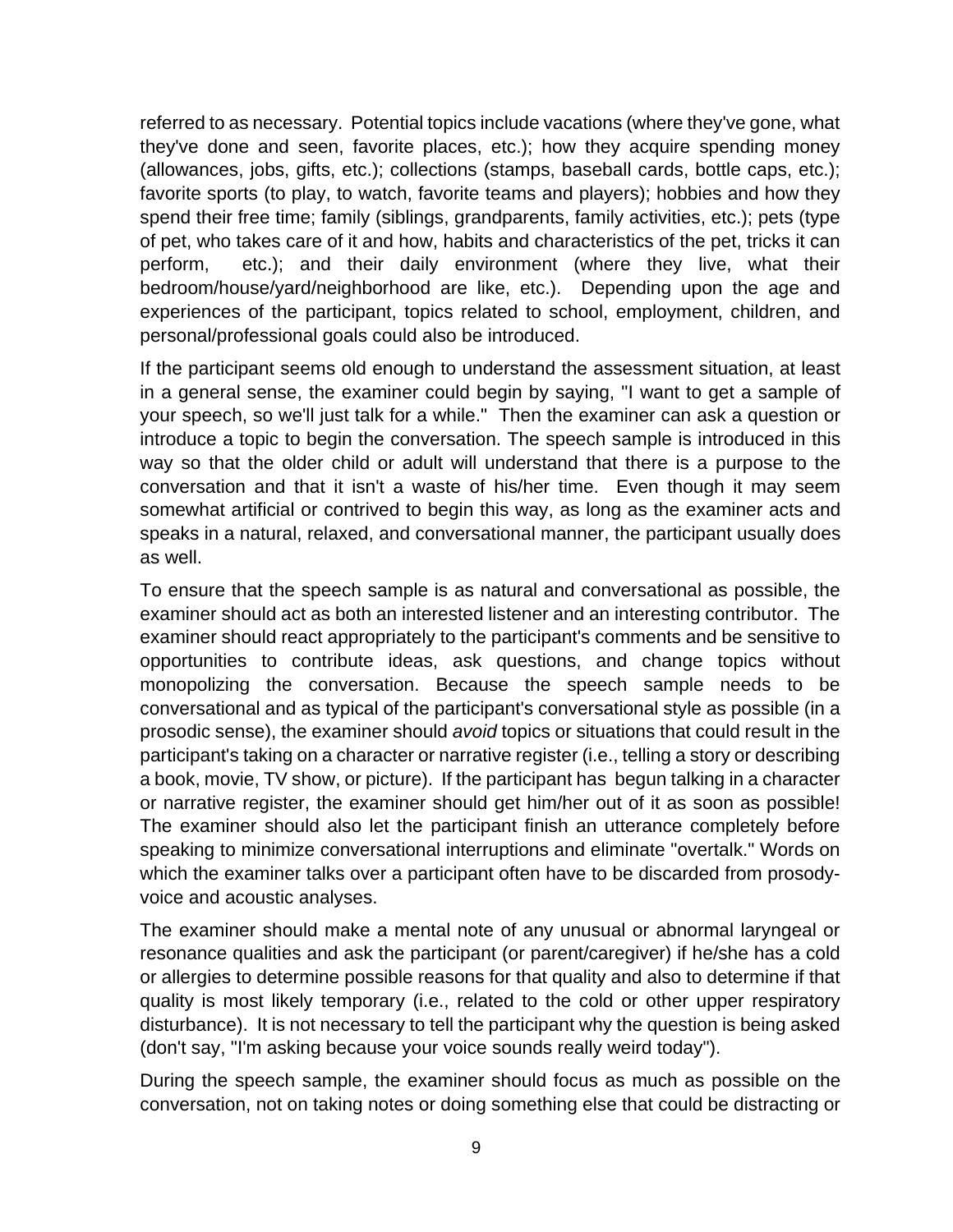that could make the participant feel uncomfortable or self-conscious. The examiner can make mental notes during the conversation and written notes after the session.

An oral gloss of the speech of an older child or adult should not be necessary unless intelligibility is poor. It is helpful to gloss/repeat what the participant says if the examiner doesn't understand or needs clarification of an utterance or idea. The examiner should also gloss if he/she feels that the utterance may not be understood later from the recording.

# **Additional Guidelines for Speech Sampling for Prosody-Voice Coding**

*Portions of this section are taken from [Phonology Project Technical Report No. 7.](https://waismanphonology.wiscweb.wisc.edu/wp-content/uploads/sites/532/2018/05/TREP07.pdf) For more detailed information, please refer to this technical report as well as the [PVSP manual](https://uwmadison.box.com/s/dw2pvjnd0cjxw989e5m4ew019z39elg2)*.

Valid PVSP coding results depend upon a natural conversational speech sample that contains at least 12 "codable" multiword utterances. A "codable" utterance does **not**  meet the criteria for one or more *exclusion codes* in the following categories: Content/Context, Environment, Register, and States. Following are some general suggestions for maximizing the number and quality of codable utterances in a conversational speech sample.

- If the conversational sample is part of a larger assessment protocol, the examiner should complete one or more other more structured tasks first in order to make the participant more comfortable with the testing environment and with the examiner, to establish a rapport between the participant and the examiner, to determine potential topics of conversation, and to identify speech error patterns that could help the examiner verbally gloss utterances that might be partially or completely unintelligible to someone unfamiliar with the participant's errors.
- The examiner should model and maintain a natural speaking style and refrain from using a character or play register, exaggerated stress, an unusually fast or slow speech rate, etc.
- The examiner should avoid asking questions or introducing topics that could lead the participant to count or to recite the alphabet or other memorized verbal content, to say "I don't know" repeatedly, to read aloud, to sing, or to provide mostly one-word responses.
- The examiner should refrain from encouraging the participant to imitate her speech and/or prosody.
- The examiner should continuously monitor environmental noise(s) that could interfere with the recording signal and insure that a consistent lip-tomicrophone distance is maintained throughout the sample.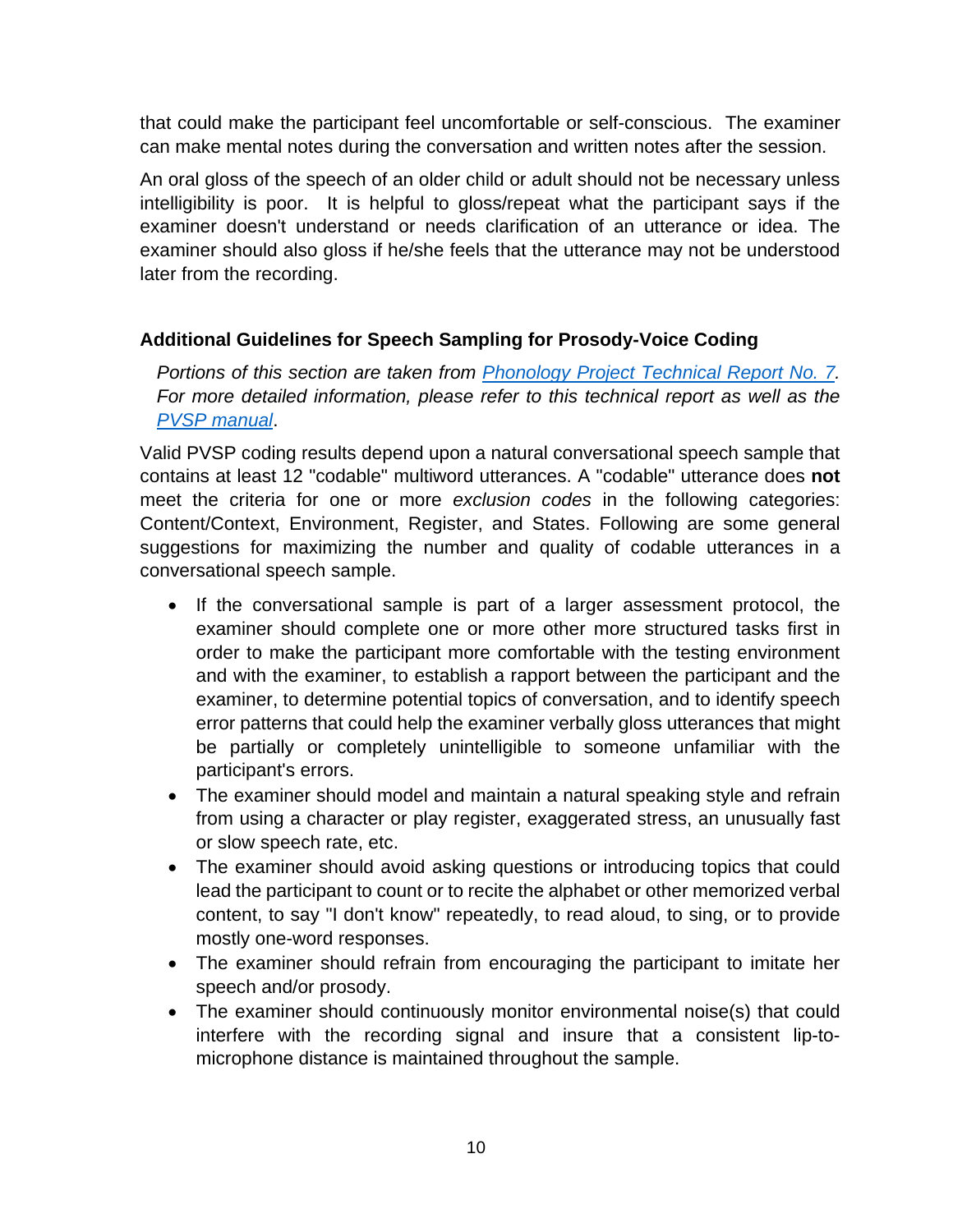- The examiner should avoid conversational topics or tasks that encourage the participant to whisper or to use a character register, a narrative register (describing a picture, book, movie, etc.), or sound effects.
- The participant should not eat or chew gum during the assessment session.